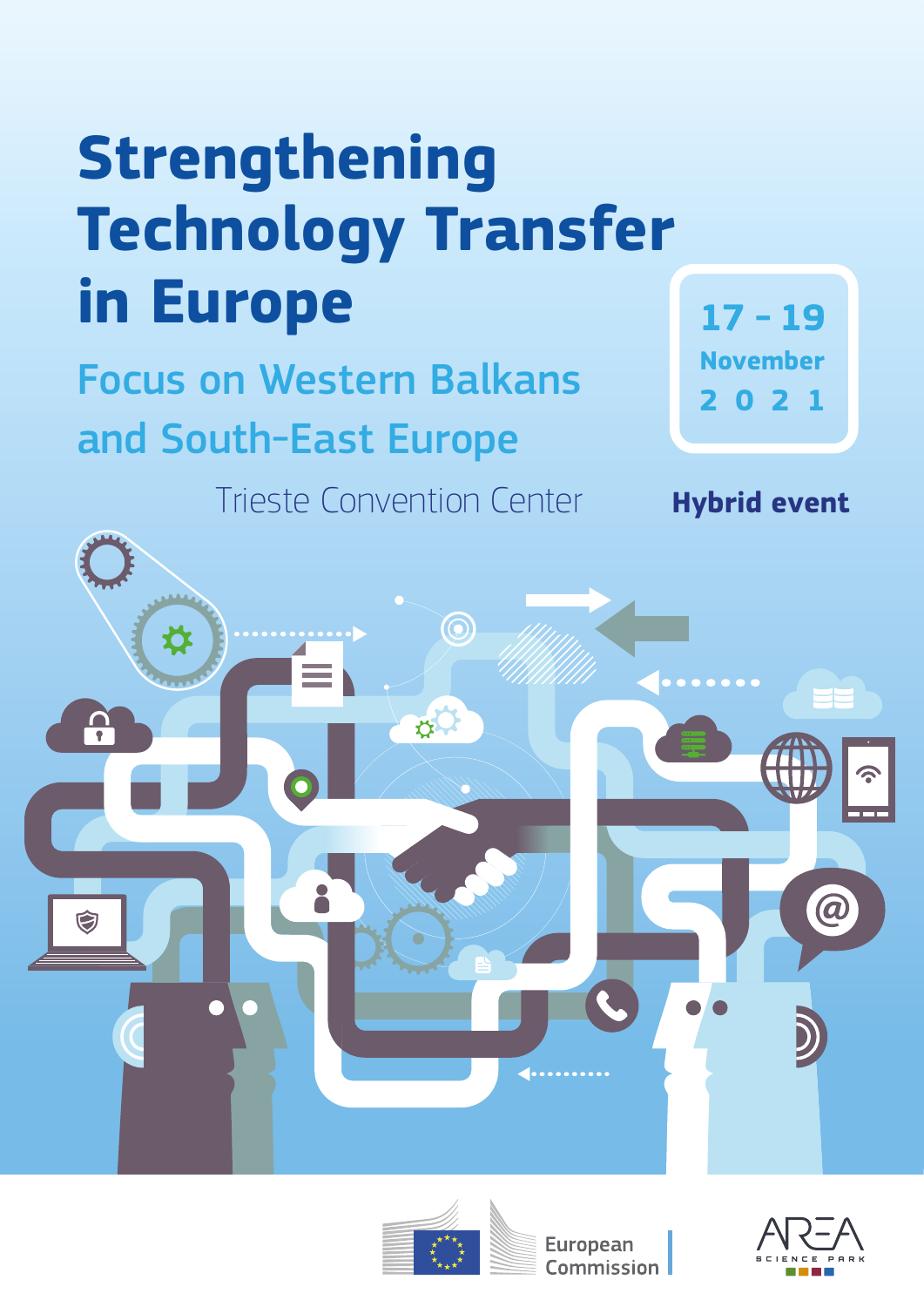In parallel to the Slovenian Presidency of the Council of the European Union, the European Commission's Joint Research Centre (JRC)\* and Area Science Park\*\* will jointly organise a **hybrid conference** on Technology Transfer, taking place from the **17th to 19th November 2021** in Trieste and online.

Technology Transfer from the research lab to the market is the most complex and risky step of the innovation process. The objective of the conference is to transfer best practices and accelerate the development of the technology transfer ecosystems in the Western Balkans and South-East Europe.

- The **first day** of the conference provides a first introduction to technology transfer and will introduce key technology transfer tools and patent & market intelligence platforms, dedicated to start-ups and scale-ups.
- The **second day** focuses on innovation ecosystems & entrepreneurship, including innovation ecosystems design (incl. research infrastructure & testbeds), early stage financing, investor readiness and much more.
- The **third day** considers how to maximize the potential of successful technology transfer deals in the region and brings together local entrepreneurs and researchers, including participants in the ongoing EU4TECH Proof of Concept capacity building action, for the Western Balkans, to present their practical experience in technology transfer.

Within the three above-mentioned verticals, the conference features a high-level policy dialogue on research, development and innovation and 12 self-standing technical sessions on specific aspects of technology transfer, which will allow participants to follow via web streaming only the most relevant ones for them.

*\* The Joint Research Centre (JRC), the European Commission's science and knowledge service, has created in 2018 within its premises a Competence Centre on Technology Transfer (CCTT). Its main objective is to provide expertise and tools addressed to the needs of European policy makers as well as those of innovation practitioners particularly from the Danube, Western Balkans and South East European regions. In fact, over the last years, the JRC developed a network of 1000+ operators in the Regions through the organization of workshops and trainings on specific aspects of technology transfer involving also of experts from Western Europe.*

*\*\* Area Science Park - a public national research organization - promotes the development of innovation processes. Since 1978, its mission has been to boost connections between research and enterprise, public administration and the private sector, supporting national and international initiatives and fostering territorial development. Area Science Park's valuable assets can provide a range of benefits to regional and national economic systems, including: specialized skills for business innovation services, capacity for the creation and development of innovative start-ups, cutting-edge equipment and technological facilities for industrial research, advanced*  training for human resources. Given its geographical position, Area is actively engaged in collaborations with the Western Balkans in *the sector of innovation and technology transfer.*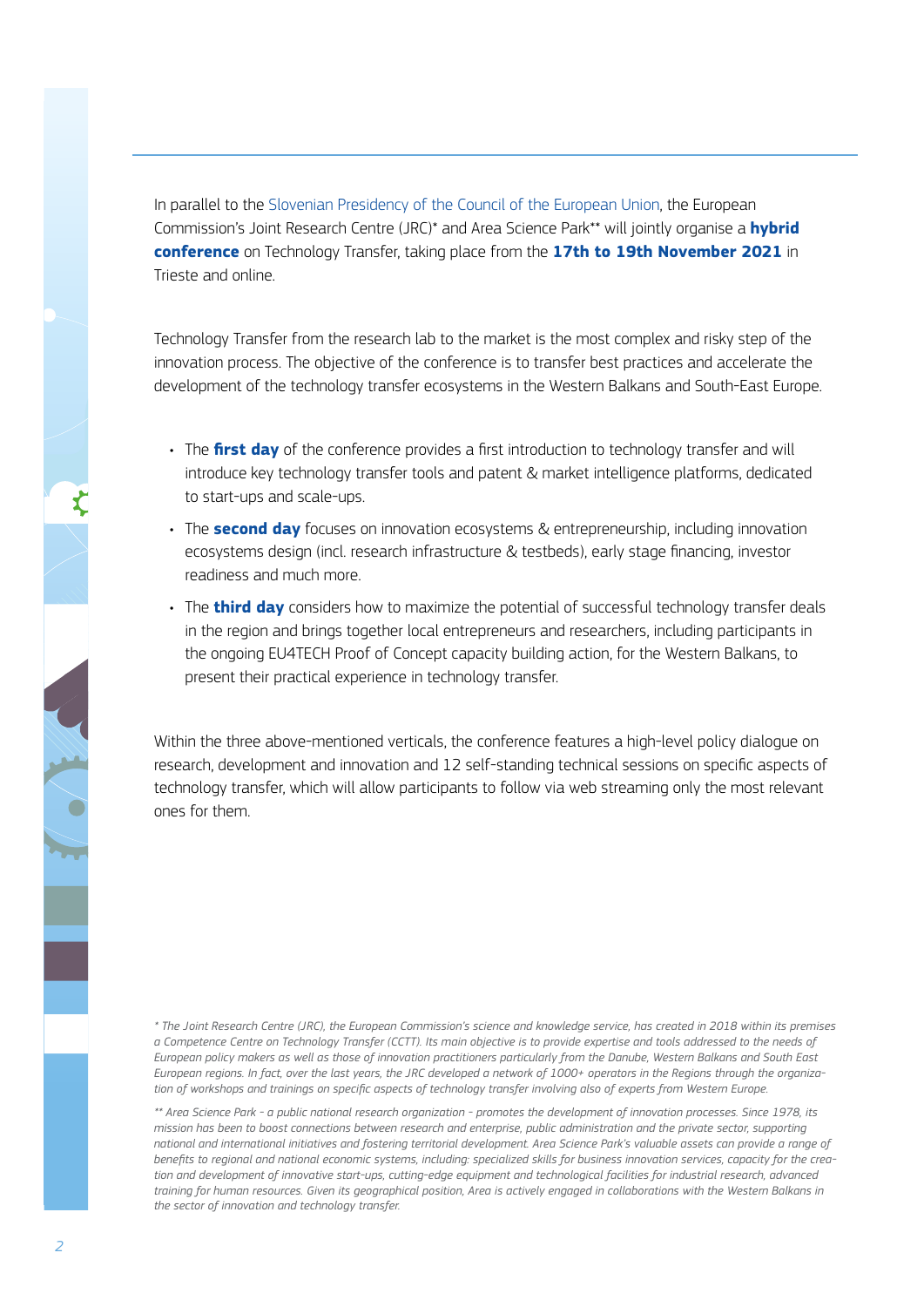# **17 November**

# WELCOME MESSAGES

09:30 - 10:15

Introduced by: Caterina Petrillo, President Area Science Park and Matthew King, Deputy Director, Directorate-General Joint Research Centre, European Commission

Roberto Dipiazza, Mayor of Trieste Massimiliano Fedriga, President of the Friuli-Venezia Giulia Autonomous Region Maria Cristina Messa, Italian Minister of University and Research (video message) Simona Kustec, Minister of Education, Science and Sport, Slovenian Presidency of the Council of the EU 2021 Mariya Gabriel, European Commissioner for Innovation, Research, Culture, Education and Youth (video message)

#### INTRODUCTION BY THE ORGANISERS 10:15 - 10:45

Stephen Taylor, Deputy Director General Alessandro Fazio, Head of Competence Centre of Technology Transfer (CC TT), Directorate-General Joint Research Centre, European Commission

#### Coffee Break  $10.45 - 11.00$

## CHAIRS SESSIONS DAY 1 TECHNOLOGY TRANSFER

Stephen Taylor, Director, Area Science Park Giancarlo Caratti, former Head of Unit IP & Technology Transfer, Directorate-General Joint Research Centre, European Commission

## TECHNICAL SESSION 1.1 TECHNOLOGY TRANSFER TOOLS AND STRATEGIES 11:00 - 12:30

Moderator: Sheron Shamuilia, Policy Officer, Directorate-General Joint Research Centre, European Commission

Presentations: Technology Transfer Case studies Yann Ménière, Chief Economist, European Patent Office

Technology transfer knowledge management Andrea Basso, expert team lead of Joint Research Centre-study

Olivier Eulaerts, team leader for Tools for Innovation Monitoring, Directorate-General Joint Research Centre, European Commission

Panellists:

Kirsi Haavisto, Head of Unit Valorisation policies & IPR, Directorate-General Research and Innovation, European Commission

Laura MacDonald, Chief Executive, Association of European Science and Technology Transfer Professionals (ASTP) Muriel Attané, Secretary General, European Association of Research and Technology Organisations (EARTO) Olga Spasic, Senior Program Officer, Innovation and Technology Transfer Section, World Intellectual Property Organization (WIPO)

The session will first start with presentations illustrating popular tools for technology transfer (like e.g. IP protection, TIM, patent search engines, etc.) and providing best practices, in addition to where to find relevant online tools. These presentations are then followed by a panel, discussing European valorization policy, and how TTO actors & patent offices are helping R&D get in the real world.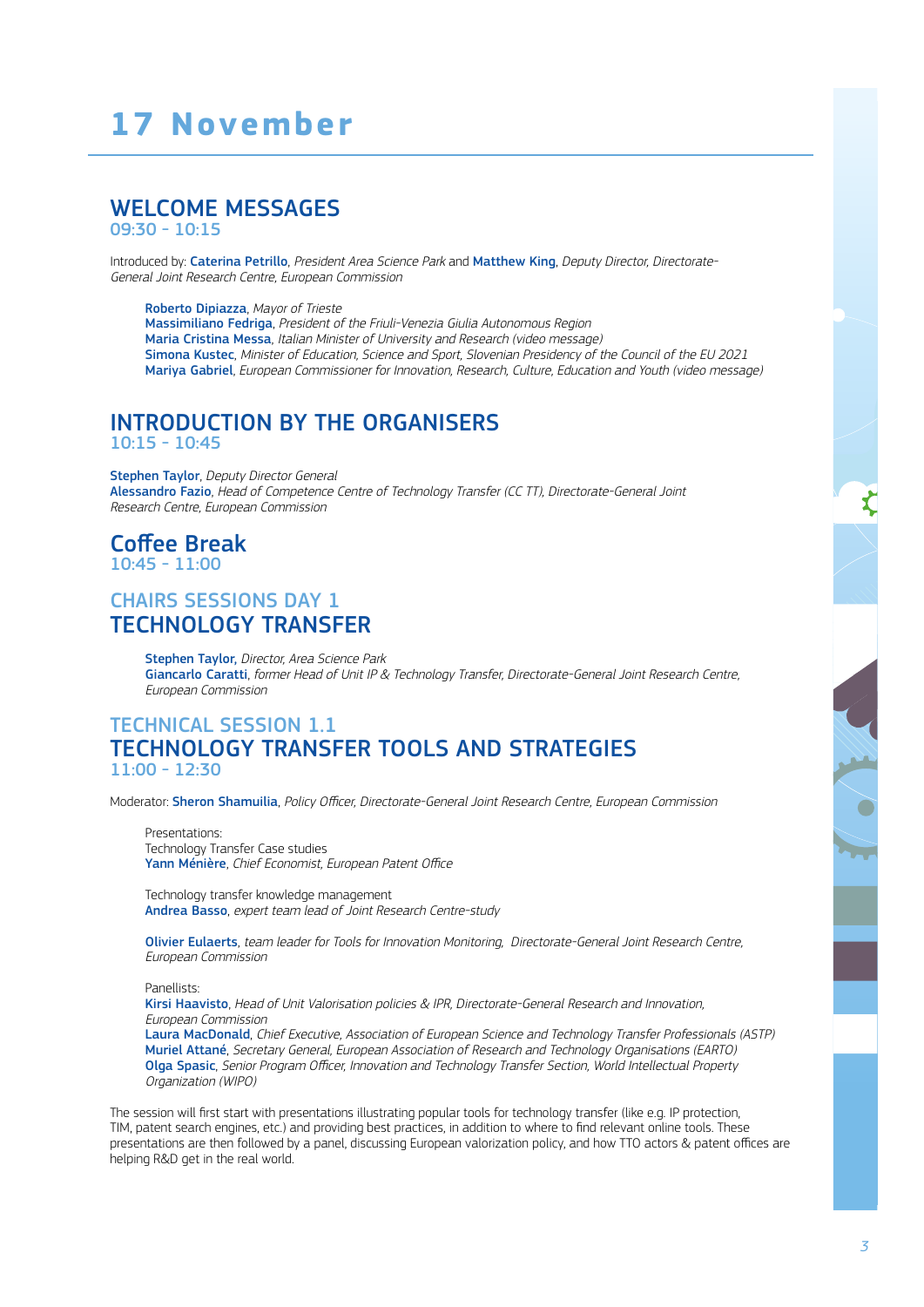

#### TECHNICAL SESSION 1.2 DATA USE, ACCESS AND CONTROL 13:30 - 14:30

Moderator: Giancarlo Caratti, former HoU IP & Technology Transfer, Directorate-General Joint Research Centre, European Commission

Presentations:

Opening presentation, setting the scene: "Your" data? Who owns the data? The IP rules Jean-Paul Triaille, Legal Adviser, Directorate-General Joint Research Centre, European Commission

A single market for data - the Data Governance Act and the Data Act Maria Rosaria Coduti, Policy Officer, Directorate-General Communications Networks, Content and Technology, European Commission

A case study – Area Science Park Stefano Cozzini, Director, Institute for Research and Technologies, Area Science Park

#### Q&A session

Speakers will provide information on intellectual property rules regarding data, recent regulatory initiatives on access to data and share examples of successful case studies in this domain.

#### Coffee Break  $14.30 - 14.45$

## TECHNICAL SESSION 1.3 TECHNOLOGY TRANSFER AND THE GREEN DEAL 14:45 - 15:45

Moderator: Margot Möslinger, Policy Officer, Directorate-General Joint Research Centre, European Commission

Presentation of report "Technology Transfer and Commercialisation for the European Green Deal" Stefano Sarris, Policy Officer, International Relations, Directorate-General for Climate Action, European Commission and Gergely Gathy, Policy Officer, Directorate-General for Economic and Financial Affairs, European Commission

Panellists: Kirsten Dunlop, CEO, EIT Climate-KIC (TBC) Stefano Soro, Head of Unit, Circular and Green Economy, Directorate-General for Internal Market, Industry, Entrepreneurship and SMEs, European Commission Giulia Serra, Policy Officer, Directorate-General for Energy, European Commission Massimiliano Rudella, Director, Institute for Innovation and Projects, Area Science Park

Many green technologies with a great potential to contribute to the EU's green transition are currently being developed in research laboratories across the EU. How can we ensure that these novel technologies find the right conditions to mature and become widespread in the EU? What are the main barriers in the transfer of green technologies from the research organisations to the market? And what could facilitate the rapid commercialisation of green technologies? This session on technology transfer and commercialisation for the European Green Deal sets out to answer these questions.

#### Coffee Break  $15:45 - 16:00$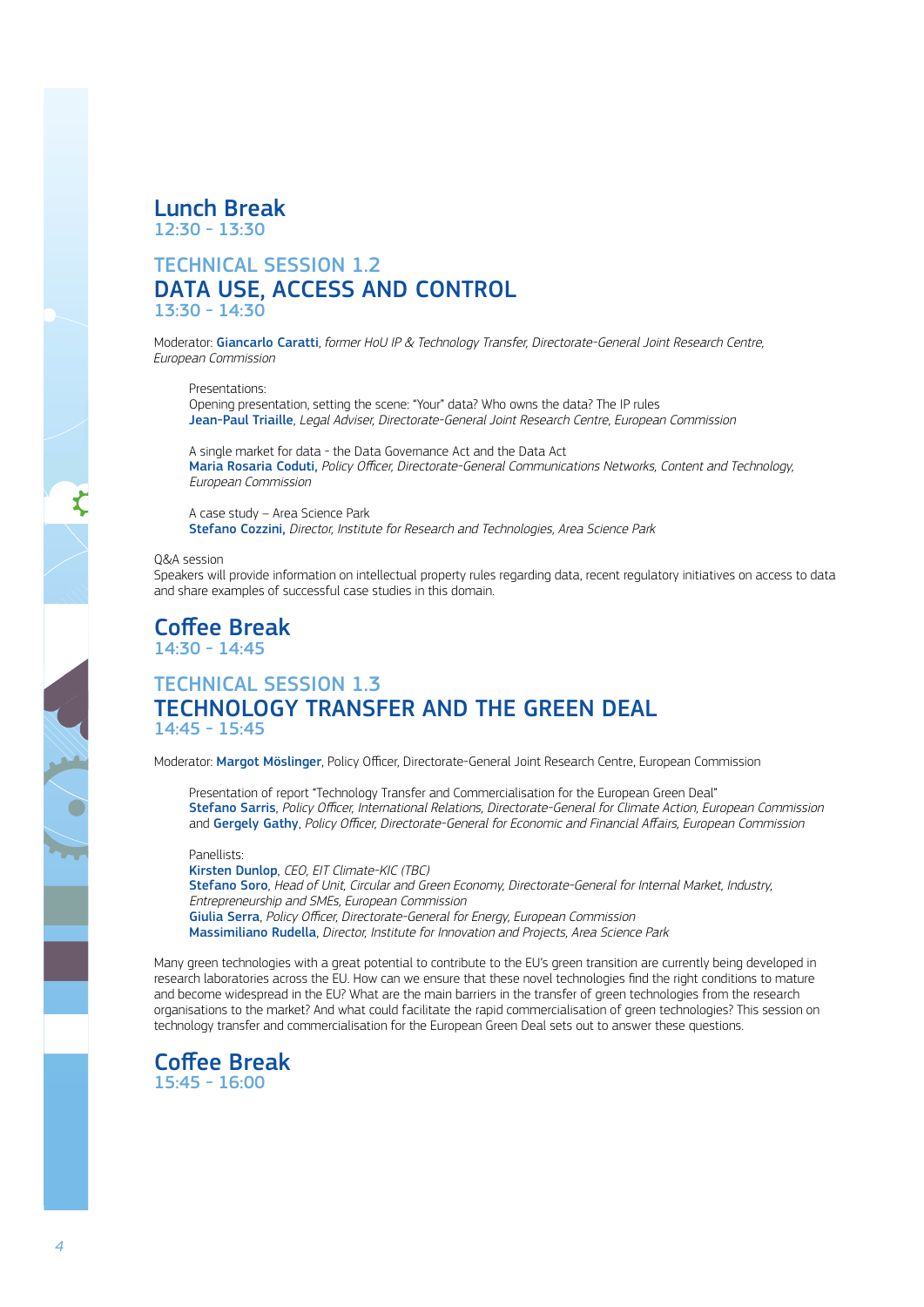## TECHNICAL SESSION 1.4 SMART SPECIALIZATION & TECHNOLOGY TRANSFER: THE EXPERIENCE OF THE FRIULI-VENEZIA GIULIA (FVG) REGION 16:00 - 17:30

Moderator: Elisabetta Reja, Friuli-Venezia Giulia Autonomous Region

Presentations:

Smart Specialisation strategy of the FVG 2021-2027: strategies to overcome innovation bottlenecks Annalisa Viezzoli, Friuli-Venezia Giulia Autonomous Region

The ARGO System project: the Industry Platform for FVG (IP4FVG) asset dedicated to digitalization Stefano Salvador and Paolo Panjek, Area Science Park

Regional cooperation for TT in the countries of the Central European Initiative Alessandro Lombardo, Central European Initiative (CEI)

#### Q&A session

In this session, the updated Smart Specialisation Strategy of the FVG region will be presented, more specifically interventions planned to overcome the bottlenecks to innovation, with particular regard to the twin (digital and green) transition. With this as background, two particular system actions aimed at creating an effective innovation ecosystem will be presented: (1) the Scientific and Innovation System of Friuli Venezia Giulia (SiS FVG) and (2) the ARGO System project. The meeting will end with an overview on experiences on regional cooperation for technology transfer and promotion of innovation in a transnational perspective as well.

#### CLOSING REMARKS DAY 1 17:30 – 17:45

Networking cocktail 18:30

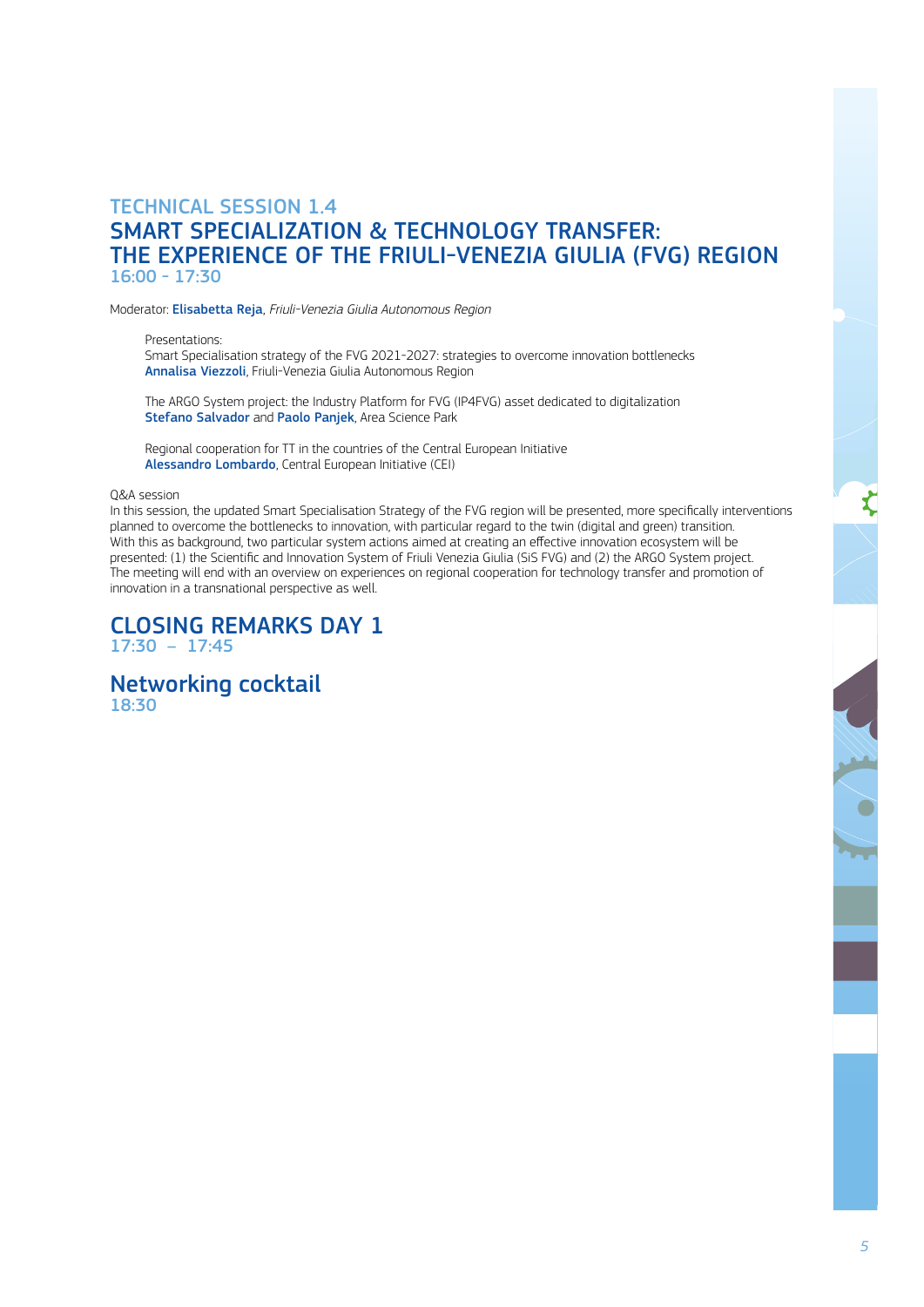# **18 November**

# CHAIR SESSIONS DAY 2 INNOVATION ECOSYSTEMS & ENTREPRENEURSHIP

Martina De Sole, Director, European Network of Living Labs (ENoLL)

#### TECHNICAL SESSION 2.1 HOW TO BUILD INNOVATION ECOSYSTEMS 09:30 - 10:30

Moderator: Alessandro Fazio, Head of Competence Centre of Technology Transfer (CC TT), Directorate-General Joint Research Centre, European Commission

Panellists:

Filippo Addarii, CEO, PlusValue Ebba Lund, CEO, International Association of Science Parks and Areas of Innovation (IASP) Paris Kokorotsikos, CEO, Euroconsultants Gordana Danilovic Grkovic, Acting Director, Naučno-tehnološki park Beograd/Science Technology Park Belgrade **Stephen Taylor, Deputy Director General** 

Fostering the growth of dynamic innovation eco-systems and attracting innovators to contemporary urban environments generates unarguable benefits for cities and urban Areas.

Innovation can have economic and social benefits and cities are keen to capitalise on the opportunity offered by attracting innovators and the related potential for economic growth and jobs. Successfully attracting innovators can also grant cities a competitive advantage in the co-creation of technology based solutions to address emerging urban challenges from mobility to healthcare and social care provision. From Lisbon to Paris and from London to Berlin - via Milan, the proliferation of urban innovation clusters in Europe is becoming a continental phenomenon with cities aggressively competing to set-up integrated innovation districts – on greenfield or legacy sites – intended to attract and propel innovative businesses forward. Creating a dynamic innovation support system requires the proper orchestration of a variety of stakeholders ranging from government – both local and national, to academia, large corporates, the early stage investment sector, civil society and regulators.

This session will explore the importance of strategic planning and design to transform cities into attractive destinations for innovators offering critical mass, adequate support services for both businesses and individuals (e.g. affordable housing) and a friendly business environment, complemented by robust public services and amenities. Best practices for structuring collaborations between the public and private sector will also be explored and the benefits of city authorities co-creating technological innovations with start-up companies will also be considered.

# Coffee Break

10:30 - 10:45

## TECHNICAL SESSION 2.2 RESEARCH INFRASTRUCTURES AND TECHNOLOGY TRANSFER 10:45 - 11:45

Moderator: Patricia Postigo McLaughlin, Research Infrastructures, Directorate-General for Research and Innovation, European Commission

Panellists:

Natasa Skoko, Group Leader, Biotechnology Development, ICGEB (TBC) Sergio Bertolucci, Professor, University of Bologna & former scientific director at CERN Fabio Taucer, Scientific Officer, Directorate-General Joint Research Centre, European Commission Kaia Kert, Policy Officer, Directorate-General Joint Research Centre, European Commission Jana Kolar, Executive Director, CERIC-ERIC

In this session an overview of the key issues on Research Infrastructure (RI) and traditional technology transfer models will be discussed, in addition to novel approaches regarding technology transfer from RIs (that e.g. focus on their very particular public-private ecosystems, with industry as supplier and not user).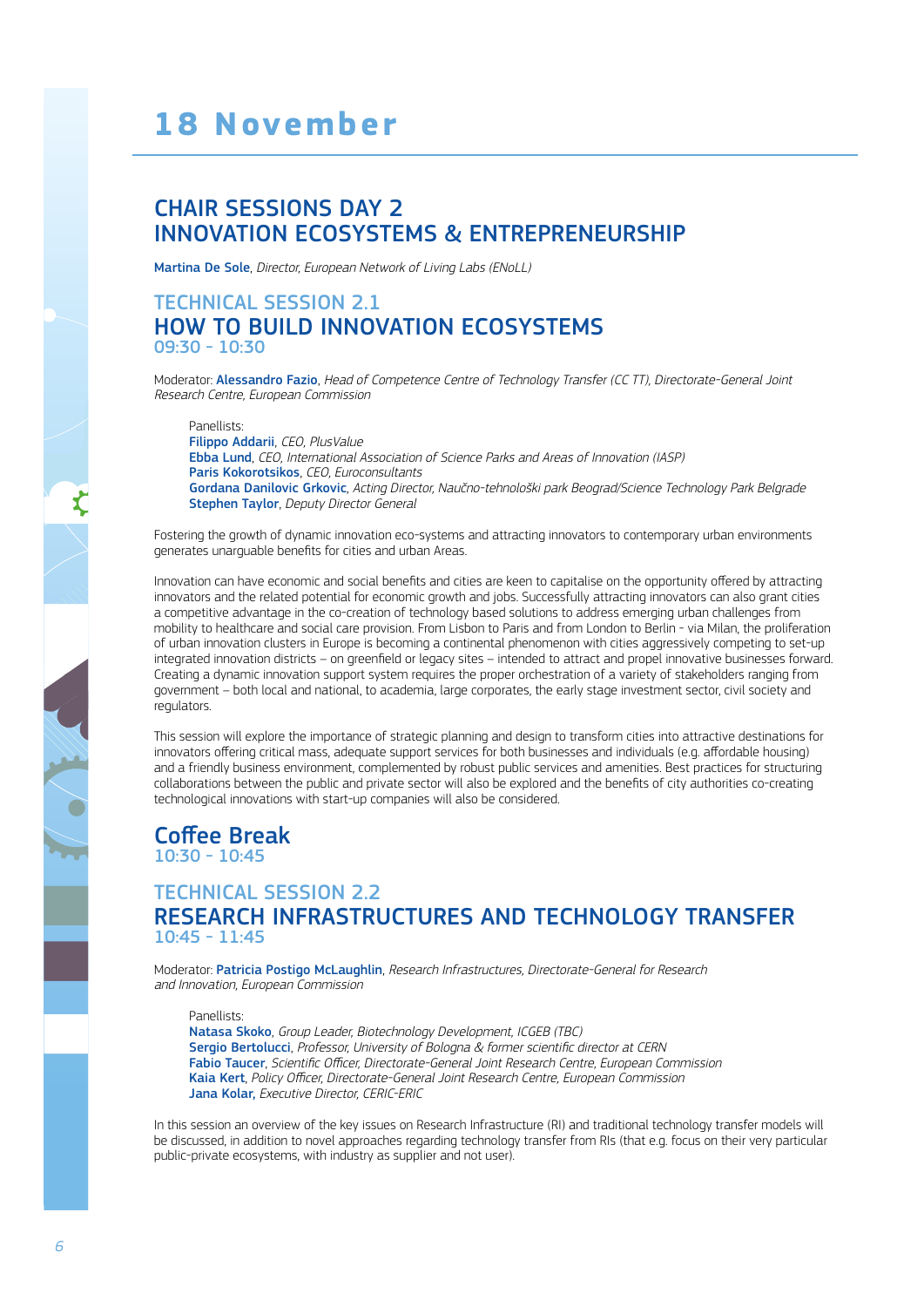

#### TECHNICAL SESSION 2.3

# EMPOWERING ENTREPRENEURS AND INNOVATORS WITH EIT IN WESTERN BALKANS

12:00 - 13:00

Moderator: Mattias Dinnetz, Programme Manager, Directorate-General Joint Research Centre, European Commission

Presentations: The EIT and its offer to the Western Balkans Luke Incorvaja, Strategy Officer, European Institute of Innovation and Technology (EIT)

The EIT Western Balkans Cross-KIC Project and the EIT Jumpstarter Mila Krivokapic, Developer – Western Balkans, EIT Climate-KIC

EIT Western Balkans innovator testimonials:

Sofija Bogeva, Programme Coordinator at SmartUp - Social Innovation Lab (Skopje, North Macedonia) Milan Veselinov, Founder and Director at CirEkon (Belgrade, Serbia)

Q&A session In this session, the possibilities of EIT for students, researchers and entrepreneurs will be brought forward by description of activities and case studies.

Lunch Break  $13:00 - 14:00$ 

#### TECHNICAL SESSION 2.4 HOW TO GET INVESTOR READY AND ACCESSING FINANCE FOR INNOVATION 14:00 - 15:15

Moderator: Elena Andonova, Policy Officer, Directorate-General Joint Research Centre, European Commission

Panellists: Veronica Beneitez Pinero, Deputy Head of Unit, EIC Transition Activities and BAS Joerg Wamser, Managing Partner, Fraunhofer Technology Transfer Fund Andrea Basso, Advisor, Progress Tech Transfer Fund Shiva Loccisano, Head of Technology Transfer, Politecnico di Torino

During this session, participants will learn where they can find capital (e.g. EIC and/or private money) and what needs to happen before they can make a pitch for capital.

Coffee Break  $15:15 - 15:30$ 

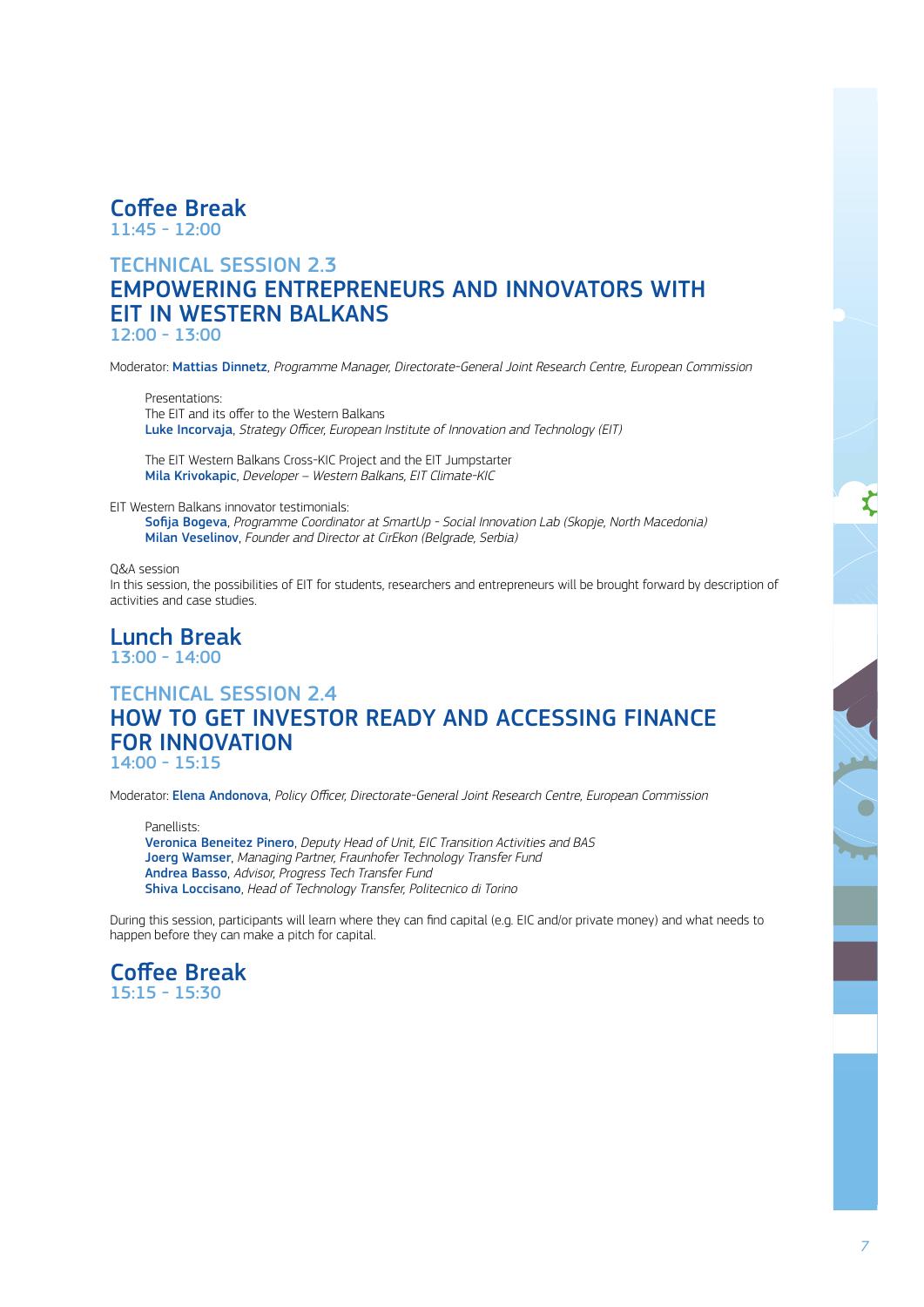#### TECHNICAL SESSION 2.5 SUCCESS STORIES IN ACCESSING FINANCE FOR INNOVATION 15:30 - 16:30

Moderator: Stoyan Kaymaktchiyski, Project Officer, Directorate-General Joint Research Centre, European Commission

Panellists:

Claudio Sponchioni, Co-founder & CEO, Jobiri (Italy) Bojan Blažica, Co-founder, Tomappo (Slovenia) Tatyana Mitkova, Co-founder & CEO, Claimcompass (Bulgaria) Ognjen Kurtić, Co-founder & CTO, Finspot (Serbia) Marius Mitroi, Co-founder & CEO, Ridesafe (Romania)

During this session young European companies from South-East Europe will share their experience in accessing finance for innovation - be it in the form of grants and/or equity investments, be it from public programmes and/or from private funds. The co-founders and innovators will share not only how they managed to secure financing for their companies, but also how they utilised this funding to develop their businesses and enhance their technologies, and ultimately what difficulties they experienced throughout the process. Finally, they will provide advice on how to prepare and deliver a pitch in a successful way.



## VISIT TO SCIENCE LAB FACILITIES IN THE REGION 17:00 - 18:30

Networking Dinner 20:30 – 22:30

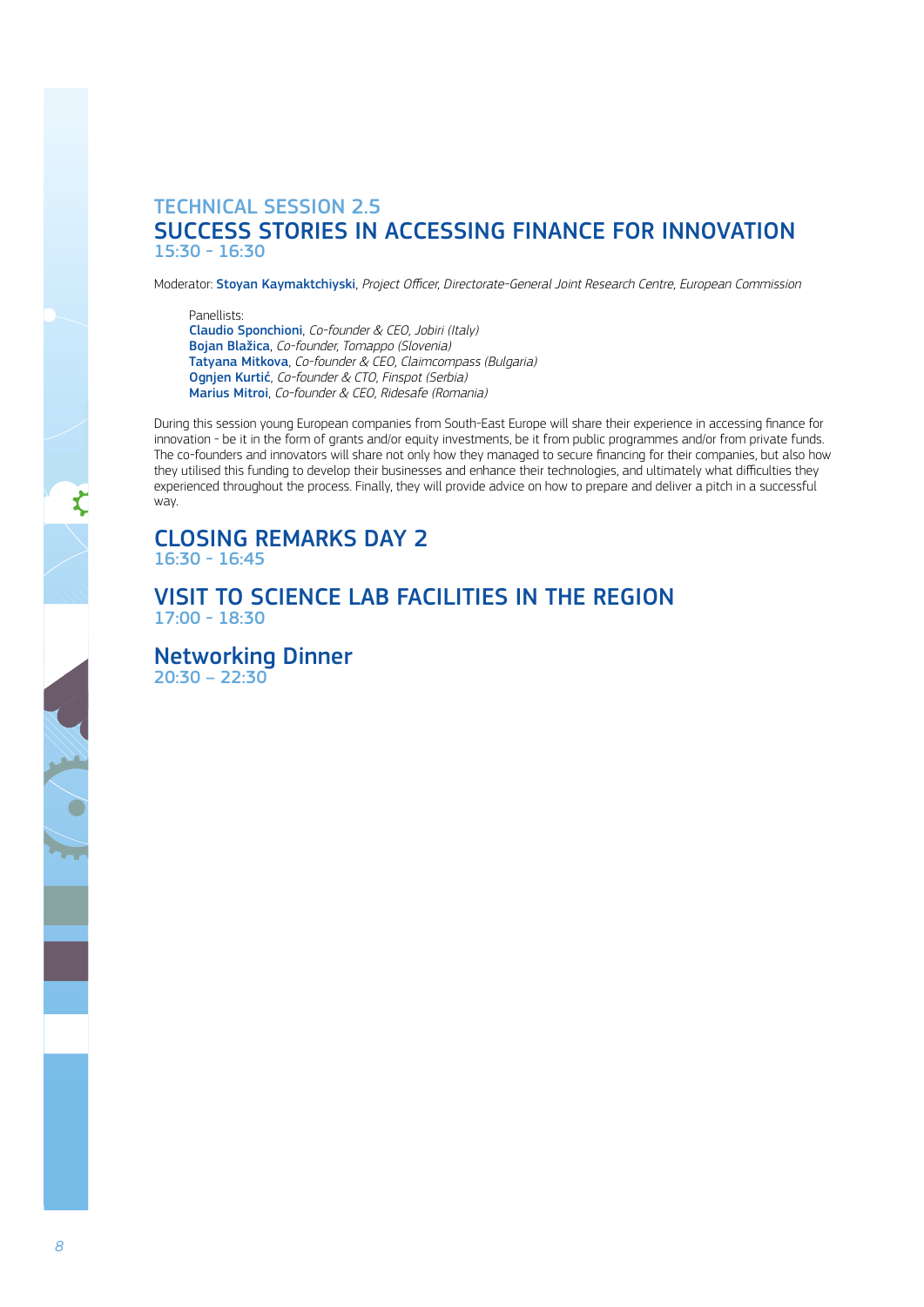# **19 November**

## CHAIRS SESSIONS DAY 3 PROOF OF CONCEPTS AND THE WESTERN BALKANS

Elena Andonova, Policy Officer, Directorate-General Joint Research Centre, European Commission Zeljka Babic, Western Balkan expert, Science and Technology Park Belgrade

#### INTRODUCTORY VIDEO OF JRC IN THE REGION 09:15 - 09:30

#### POLICY DIALOGUE ON R&D&I 09:30 - 11:00

Moderator: Miroslav Veskovic, Scientific expert, Directorate-General Joint Research Centre, European Commission

High-level panel: Adrienn Kiraly, Advisor for Western Balkans, Directorate-General for European Neighbourhood Policy and Enlargement Negotiations, European Commission Ruta Zarnauskaite, Head of Unit, Horizon Europe Association, Directorate-General for Research and Innovation, European Commission Monika Matusiak, Head of Sector, Smart Specialisation – Global Outreach, Directorate-General Joint Research Centre, European Commission Tanja Miščević, Deputy Secretary General, Regional Cooperation Council (RCC) Jelena Begovic, Institute of Molecular Genetics and Genetic Engineering, University of Belgrade & Member S3 working group, University of Belgrade, Serbia

This introductory session will touch upon the tools, actions & funding needed, and their policy implications, to enable scientific excellence and technology transfer in the Region. These tools & funding needs will then be discussed in detail during the technical sessions planned throughout the day.

#### Coffee Break  $11:00 - 11:15$

## TECHNICAL SESSION 3.1 IMPLEMENTING SMART SPECIALIZATION IN THE WESTERN BALKANS (FROM THEORY TO PRACTICE) 11:15-12:30

Moderator: Monika Matusiak, Head of Sector, Smart Specialisation - Global Outreach, Directorate-General Joint Research Centre, European Commission

Panellists:

Jasmina Majstoroska, Head of Unit, Ministry of Economy, North Macedonia Adnan Ahmeti, Senior Strategic Planning Officer, Government of Kosovo *\**Viktor Nedovic, Assistant Minister, Ministry of Education, Science and Technological Development, Serbia Florensa Haxhi, Director General, Unit for Development Programs and Cooperation, Prime Minister Office, Albania Tanja Lucic, Head of Department, Directorate for Economic Planning, Bosnia and Herzegovina Marijeta Barjaktarovic, Head of Directorate for Digital Economy and Technological Development, Ministry of Economic Development, Montenegro

Smart specialisation strategies are about enabling focus in a region and turning their competitive advantages, strengths, and needs into marketable goods and services. Recognised competitive advantages and strengths should be additionally supported and developed thus to achieve and establish scientific excellence centres in WB responsible to share its competences in the region and beyond. The achieved scientific excellence should lead, through specific projects including private-public partnership, to technology development and commercialisation.

*\* This designation is without prejudice to positions on status, and is in line with UNSCR 1244/1999 and the ICJ Opinion on the Kosovo declaration of independence*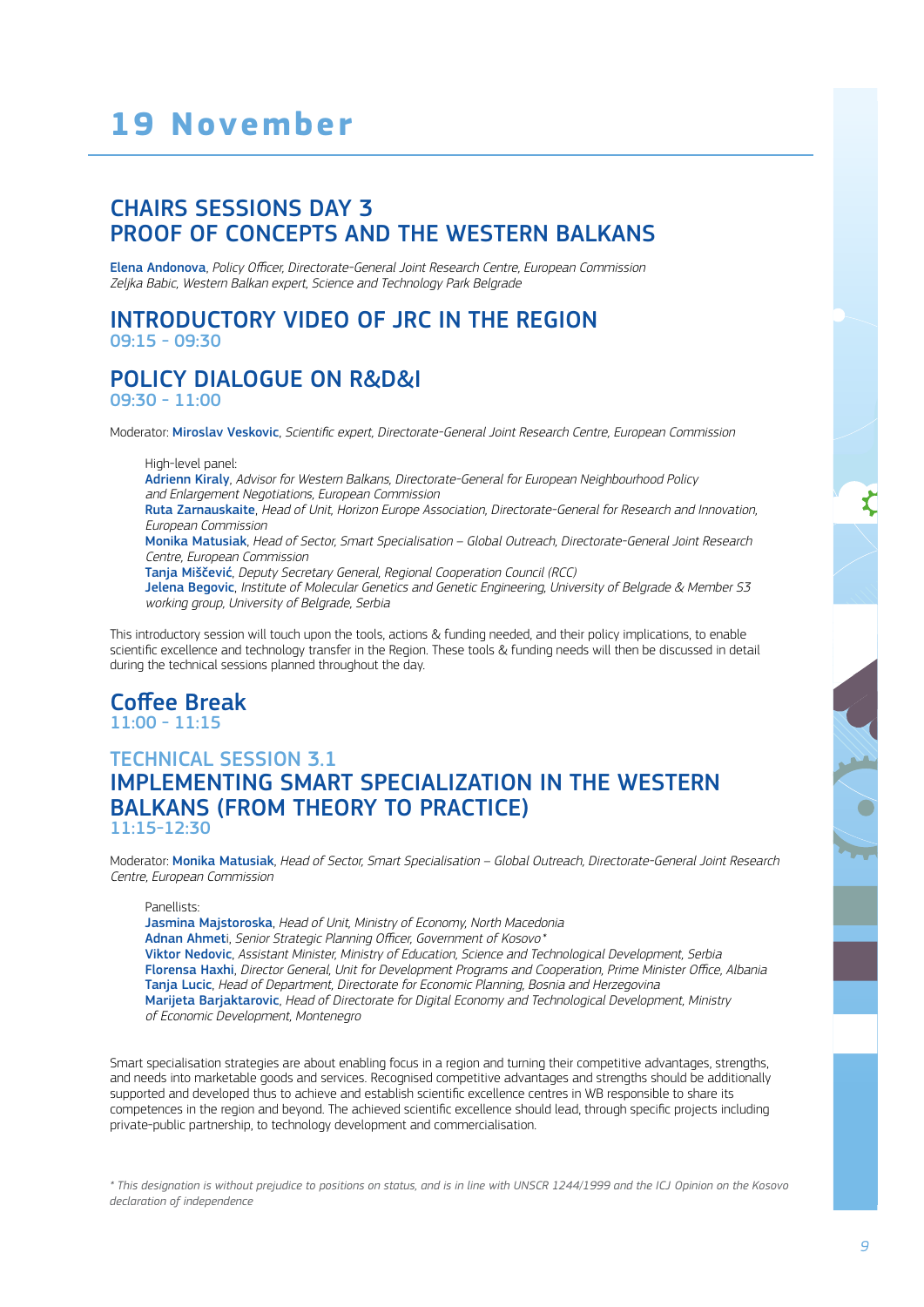Lunch Break  $12:30 - 13:30$ 

#### TECHNICAL SESSION 3.2 IMPACT OF THE POC PROJECT SCHEME IN THE WESTERN BALKANS 13:30 - 14:30

Moderator: Elena Andonova, Policy Officer, Directorate-General Joint Research Centre, European Commission

Panellists:

Alan Barrell, Professor, Cambridge Learning Gateway Iztok Lesjak and Davorka Moslavac Forjan, EU4TECH PoC Key experts Enzo Damiani, EU Delegation, Albania Mladjan Stojanovic, Enterprise acceleration project officer, Innovation Fund, Serbia Katarina Kreceva, Head of Department for Development of Programs (Strategic Planning), Fund for Innovation and Technology Development (FITD)

The EC along the project team will present major findings and policy recommendations from the implementation and progress of the PoC project.

Coffee Break 14:30 - 14:45

### TECHNICAL SESSION 3.3 LEARNING THROUGH POC ACTIVITIES: HOW TO MOVE A PROJECT ON THE TECHNOLOGY READINESS LEVELS (TRLS) 14:45 - 16:00

Moderator: Lisa Cowey, Team Lead, EU4TECH Proof of Concept for the Western Balkans Co-moderator: Milan Banic, Lead Mentor of Component 1: Technology Development and Prototyping, EU4TECH Proof of Concept for the Western Balkans

Panellists:

Elva Leka, Project: BT-CertAL, Polytechnic University of Tirana, Albania Silvana Andric, Project: Mito-Fert-Signature, Faculty of Sciences, University of Novi Sad, Serbia Filip Kostadinoski, Project: InnoPod, Fixigo DOO Arbnor Pajaziti, Project: Mechanical Ventilator, University of Prishtina, Kosovo *\**

The PoC beneficiaries will present their experience in participating in the PoC support scheme and will share their advancements in commercialisation in the Western Balkans.

#### CLOSING REMARKS DAY 3 16:00 - 16:15

*\* This designation is without prejudice to positions on status, and is in line with UNSCR 1244/1999 and the ICJ Opinion on the Kosovo declaration of independence*